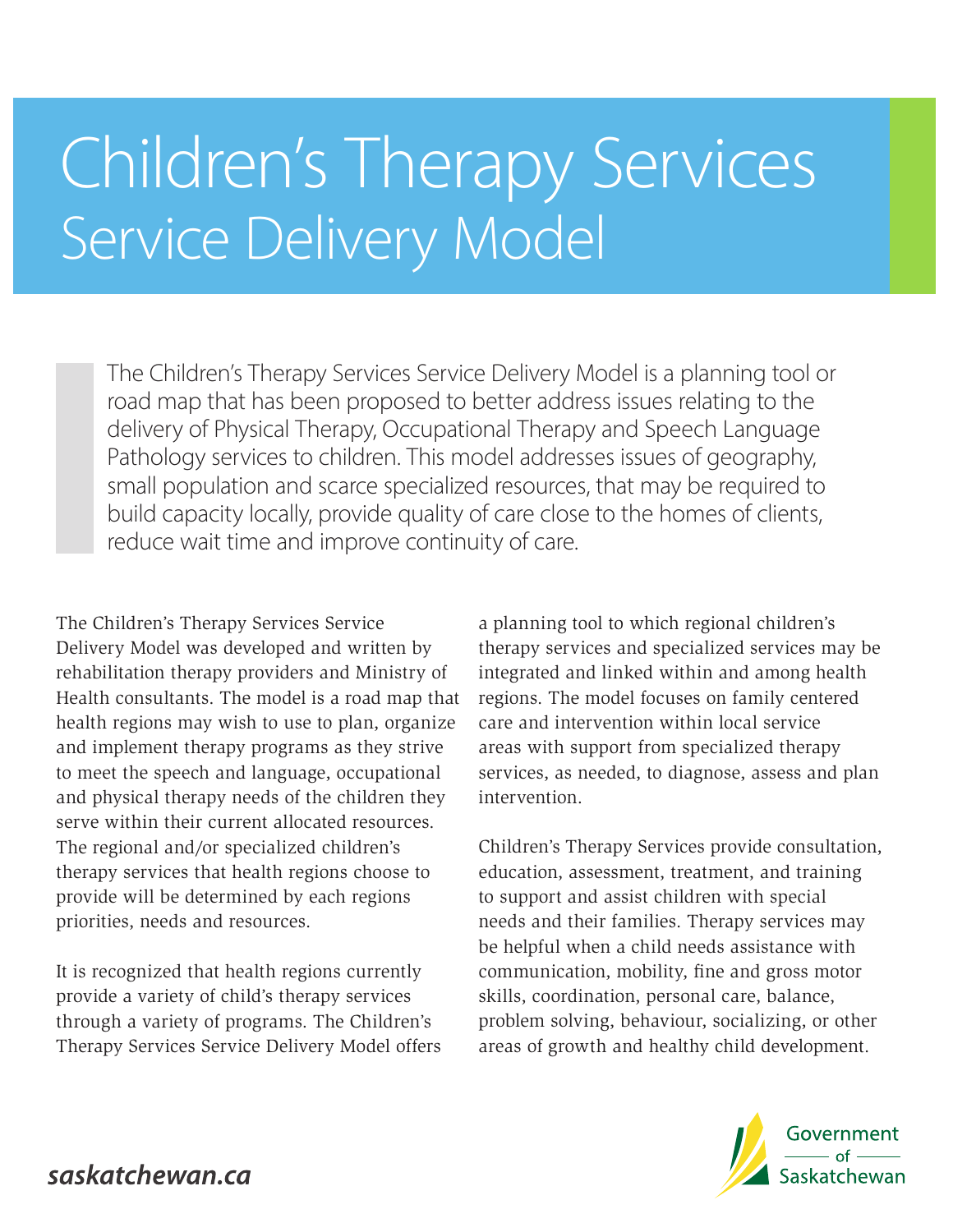## **Our Vision…**

Saskatchewan children and their families have timely access to appropriate therapy services, support and information.

# **Our Guiding Principles…**

We believe children's therapy services should be:

- Child and family centred
- Accessible
- Respectful
- Holistic
- Culturally adaptable
- Collaborative
- Knowledge driven
- Sustainable

# **Our Strategic Direction… Who we are…**

The Children's Therapy Services Service Delivery Model is designed to deliver rehabilitation therapy services to children, youth and their families by providing regional therapy services with support from specialized provincial therapy services, as required, to diagnosis, assess and plan intervention. Therefore, Children's Therapy Services are organized into regional and provincial programs.

# **Regional Children's Therapy Programs:**

Regional Children's Therapy Programs have professionals specialized in pediatric care providing rehabilitation services to families who have children with developmental delay, injuries, or chronic conditions.

Regional Children's Therapy Services should be available in all health regions and typically include the core professions of speech language pathology, occupational therapy, and physical therapy. The team however, may be expanded as resources and needs require (i.e., psychology, public health nursing, social workers). As determined by individual health regions, the child's family, physician, health providers or human services provider may refer children to regional therapy services.

# **Provincial Children's Therapy Programs:**

Provincial Children's Therapy Programs offer pediatric expertise and services beyond what is available at the regional level. Typically based, but not limited to Regina and Saskatoon, highly specialized one of a kind programs and services, consultation, mentoring and support are provided by an assigned multidisciplinary team to compliment therapy services provided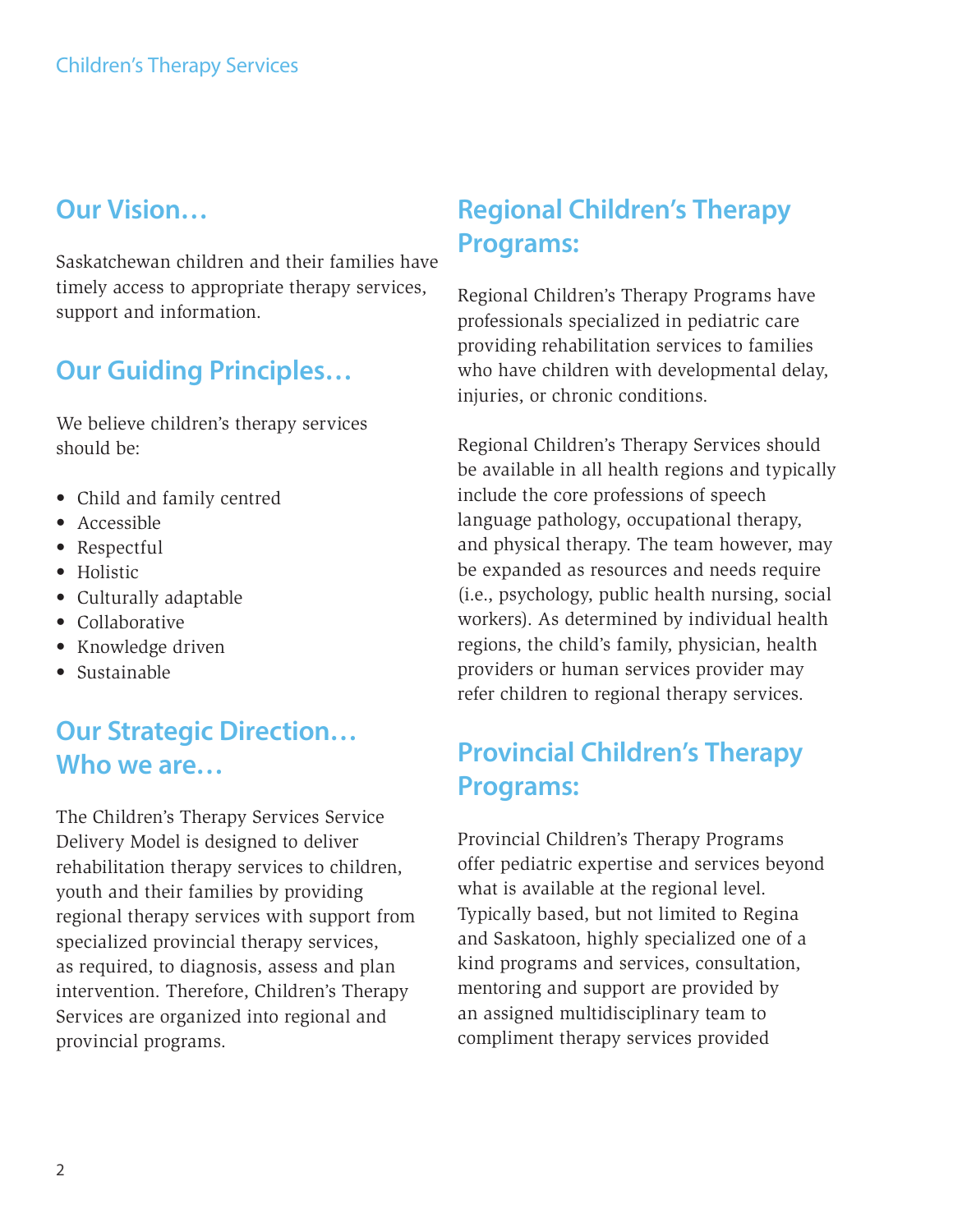in health regions or school divisions via TeleHealth, email, teleconferencing, and outreach visits. Services are typically intermittent or consultative only. Referrals are received until the age of 18 years or assessment needs suggest adult services would more appropriately meet the needs of the youth. The multidisciplinary team may include, but is not limited to, the following professionals:

Psychologist Pediatrician Physiatrist Occupational Therapist Physical Therapist Psychiatrist Music Therapist Exercise Therapist Neurologist Recreation Therapist Behavioralist Dietician Social Worker Orthopedic Surgeon Neurosurgeon Speech Language Pathologist

Provincial programs support the enhancement of quality services throughout the province. The team provides mentorship, consultation, support, and knowledge.

# **Services within Children's Therapy Programs**

**Regional Children's Therapy Programs** may provide pediatric inpatient and/or outpatient rehabilitation services.

## **Regional Outpatient Children's Therapy Programs:**

Two types of outpatient programs may be offered: developmental and/or specialized.

- **a) Developmental Children's Therapy Services:**
- Provide services to families who have children with developmental delay, injuries, or chronic conditions.
- Provide clinical case management, consultation, assessment, diagnosis and intervention.
- Services may be provided on an ongoing, intermittent, or consultative basis in the home, childcare, community or clinical setting.
- Include Occupational Therapy, Physical Therapy, and Speech Language Pathology (OT, PT, SLP) of regional therapy services. Services may expand to include the following professionals, who have specialized knowledge and skills in pediatric care: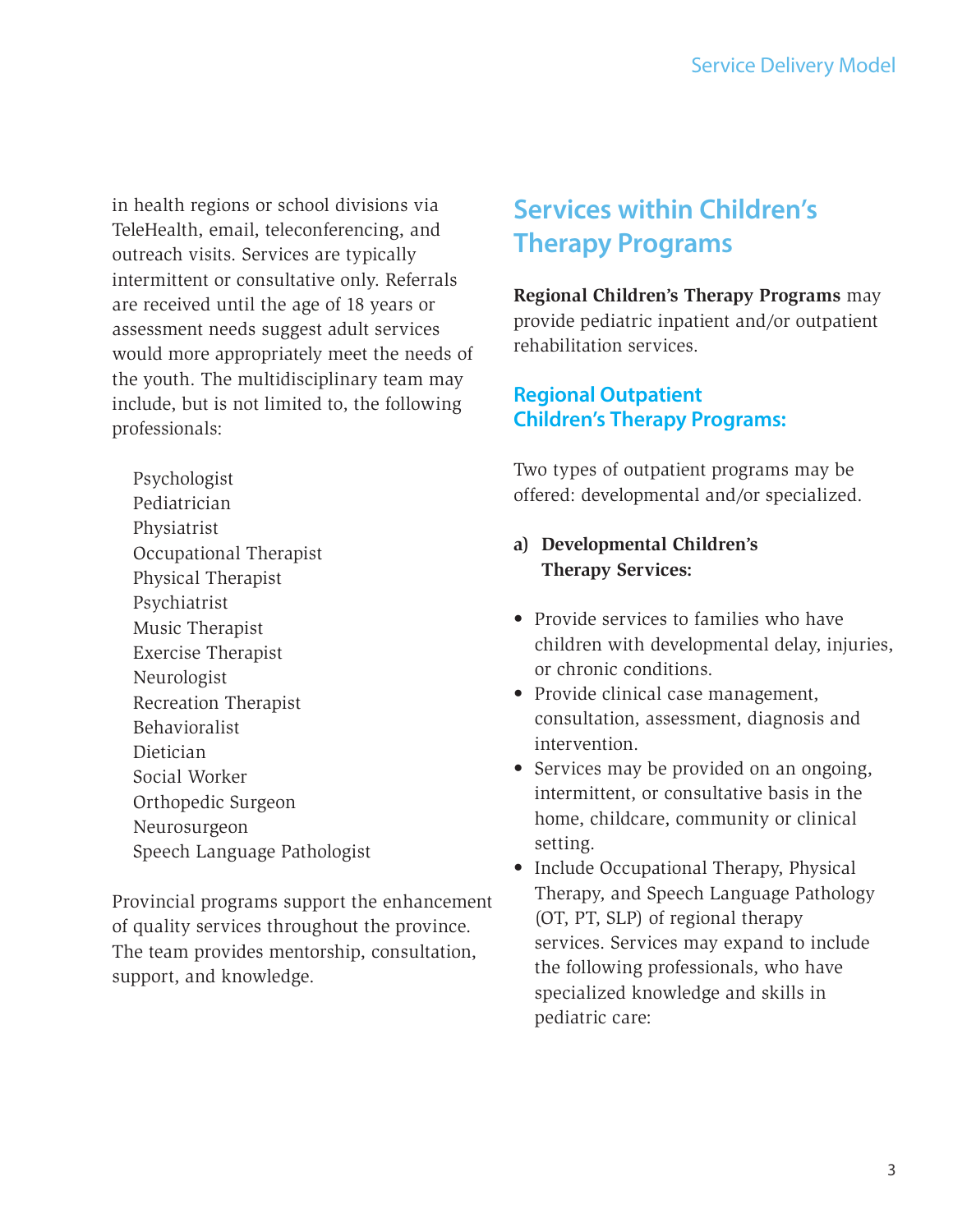### Children's Therapy Services

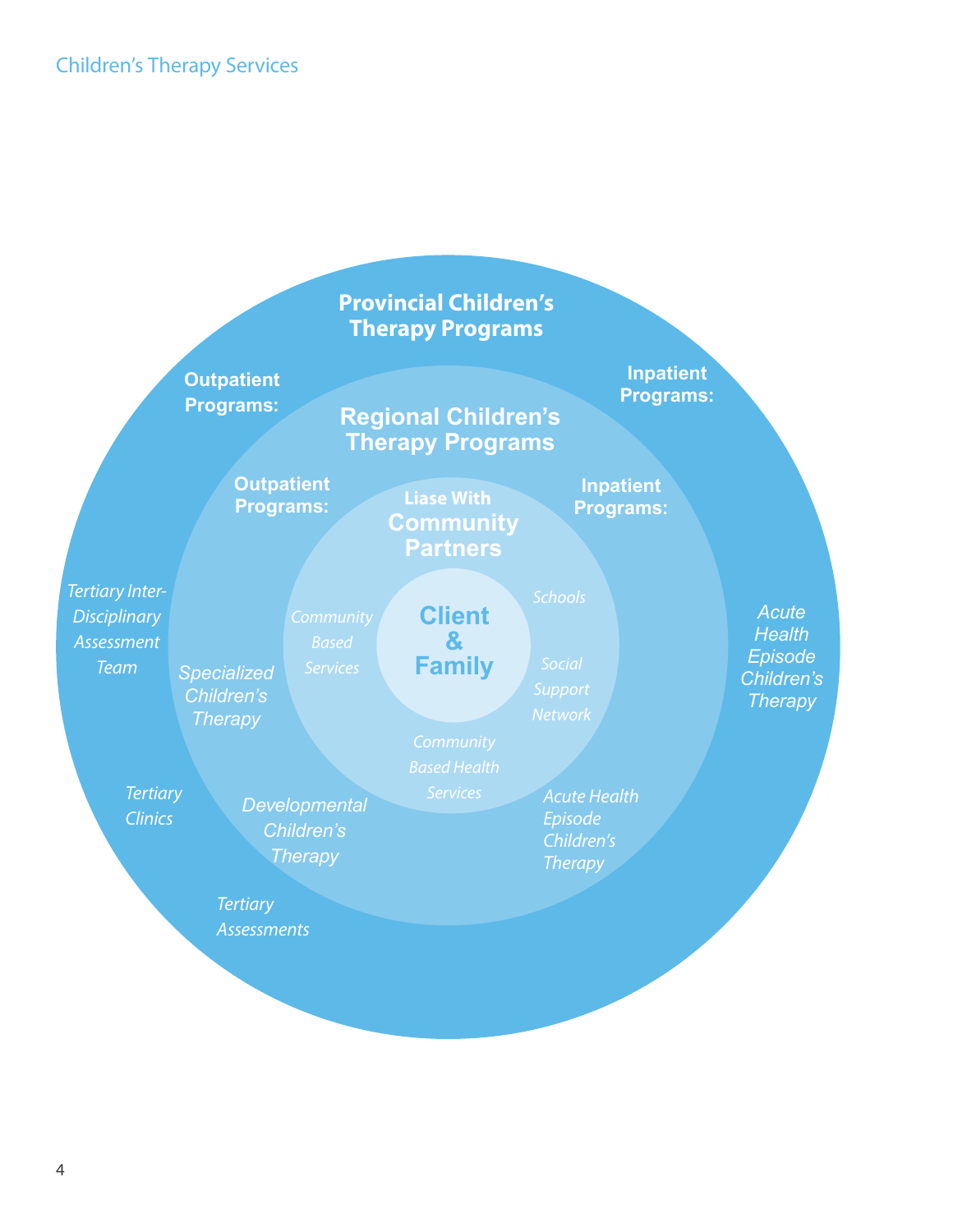Psychologist Music Therapist Orthopedic Surgeon Exercise Therapist Recreation Therapist Neurosurgeon Dietician Social Worker Physiatrist Behavioralist Neurologist Psychiatrist Pediatrician

- Provide mentoring, consultation and planning partnerships with communitybased programs such as KidsFirst, Early Childhood Intervention programs, schools, pre-schools, and day cares to better meet the need(s) of the client.
- Provide services within their allocated regional resources with priority given to infants, toddlers and preschoolers. Children entering the education system from this program are typically transitioned to school division personnel to allow resource allocation to align to the priority population and to reduce duplication of service.
- **b) Specialized Children's Therapy Services:**
- Provide specialized interdisciplinary assessment of children, youth and their families 0 - 18 years of age or high school graduation with chronic conditions or injuries for the purpose of program development and/or developmental diagnosis. Referral could be made to Tertiary clinics for diagnosis and/or ongoing services and support.
- Provide rehabilitation services within their allocated regional resources with a focus given to infants, toddlers, and preschoolers. Children entering the education system from this program would typically have their services transitioned to the school.
- Provide services and supports to school aged children with on going health related needs to assist with activities of daily living in the home (i.e. building modifications, equipment modifications, adaptive equipment).
- Services may be provided on an ongoing, intermittent, or consultative basis in the home, childcare, community or clinical setting.
- Provide clinical case management, consultation, assessment, diagnosis and intervention.
- Include Occupational Therapy, Physical Therapy, and Speech Language Pathology (OT, PT, SLP) of regional therapy services.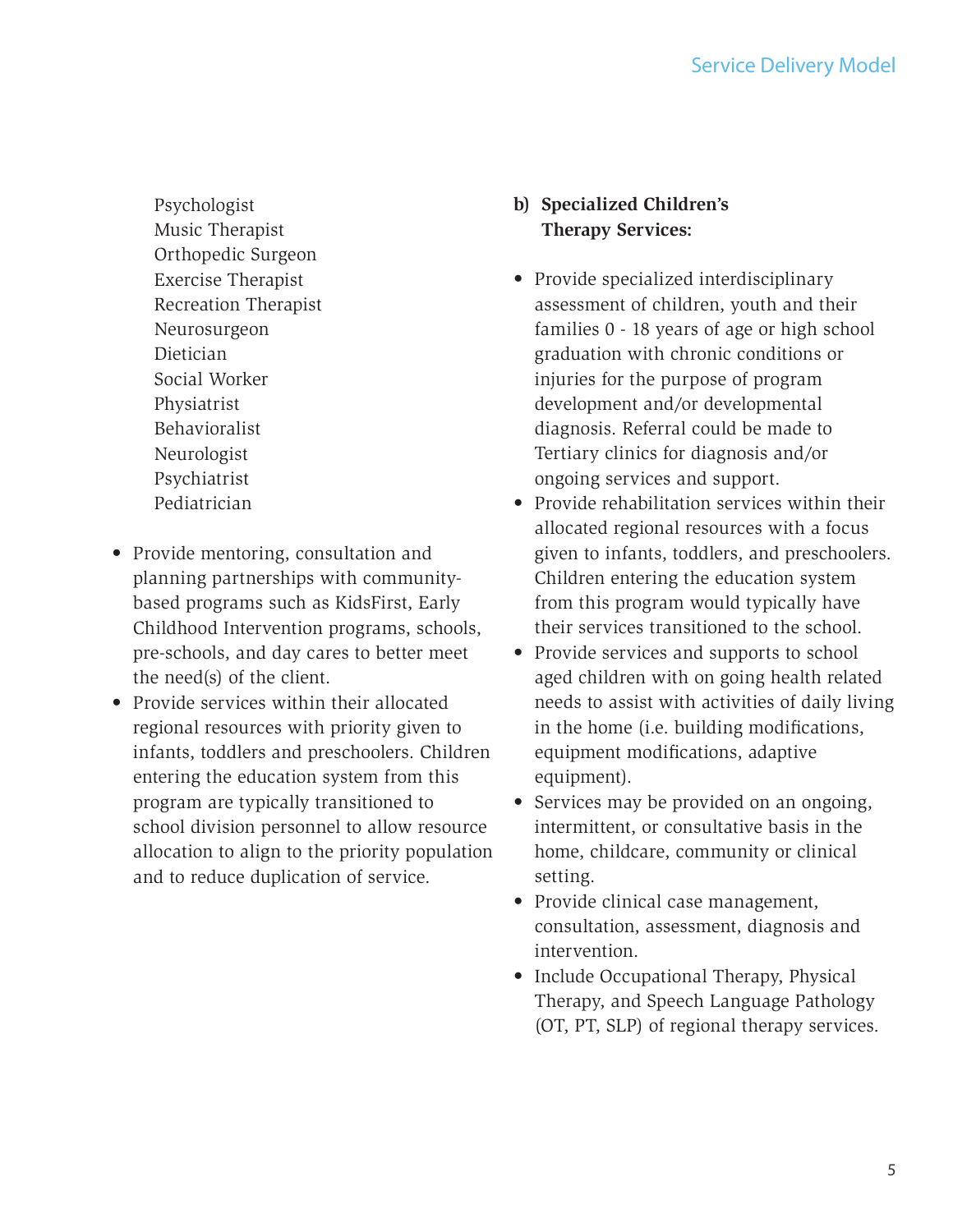Services may expand to include the following professionals, who have specialized knowledge and skills in pediatric care:

Psychologist Music Therapist Pediatrician Physiatrist Exercise Therapist Recreation Therapist Psychiatryist Dietician Social Worker Neurologist Behavioralist Orthopedic Surgeon Neurosurgeon

- Provide mentoring, consultation and planning partnerships with communitybased programs such as KidsFirst, Early Childhood Intervention Programs, schools, pre-schools, and day cares to better meet the need(s) of the client.
- Provide speciality clinics and/or assessments when resources are available that otherwise may have been done at a provincial level. Examples may include, but are not limited to, feeding and swallowing, Adaptive Equipment, Fetal Alcohol Syndrome Disorders.

#### **Regional Inpatient Children's Therapy Programs:**

#### **Acute Health Episode Children's Therapy Services:**

- Provide health related therapy services to children and youth while hospitalized. These may include swallowing and equipment adaptations, however, typically do not include developmental therapy interventions.
- Refer to community, regional or specialized service programs upon discharge from acute care for follow up rehabilitation as required.
- Have an assigned multidisciplinary team available to mentor and/or consult with members of the client's primary regional or community based team via TeleHealth, email, teleconferencing and outreach visits.
- Include Occupational Therapy, Physical Therapy, and Speech Language Pathology (OT, PT, SLP) of regional therapy services. Services may expand to include the following professionals, who have specialized knowledge and skills in pediatric care:
	- Psychologist Music Therapist Neurologist Physiatrist Exercise Therapist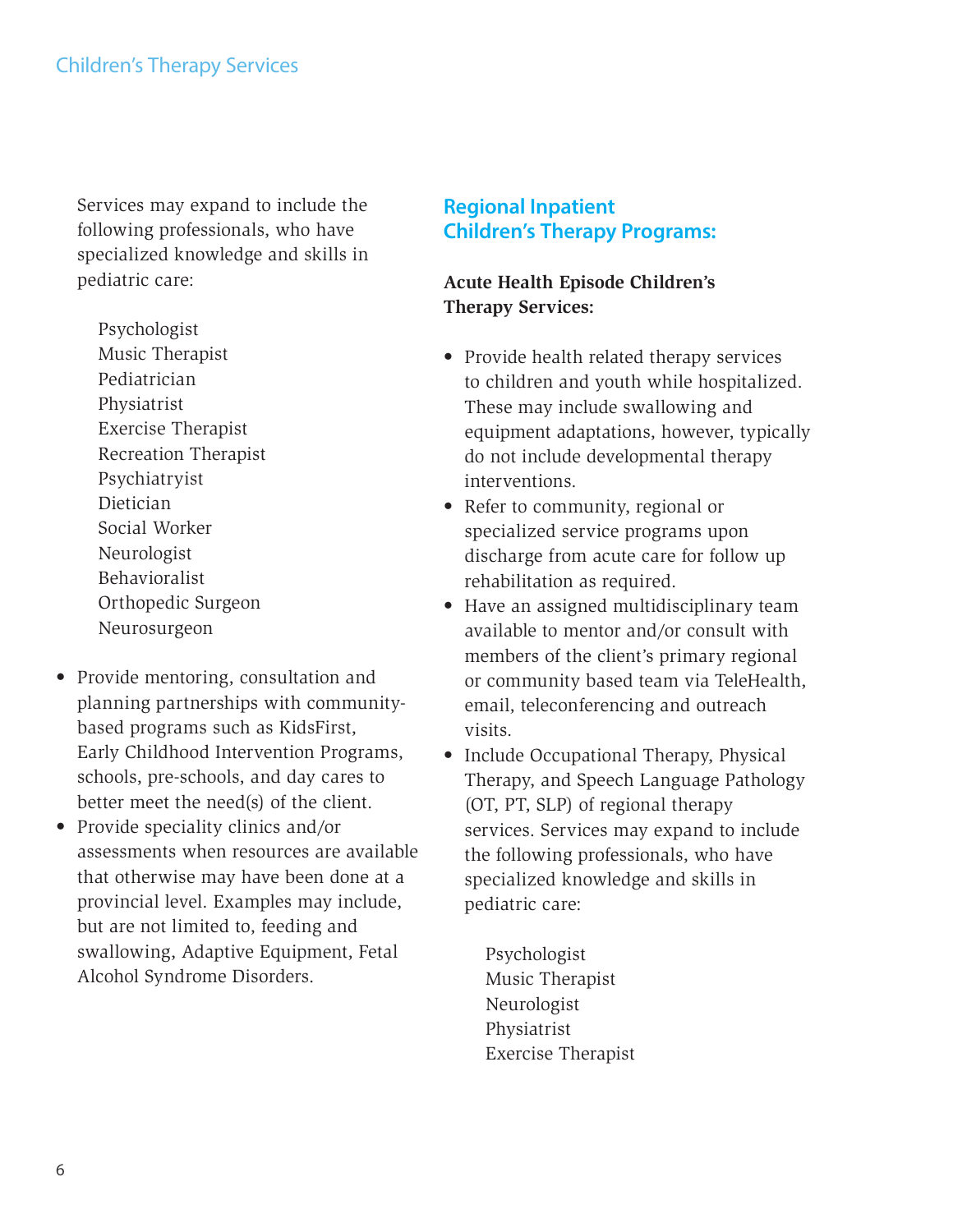Recreation Therapist Pediatrician Dietician Social Worker Psychiatrist Behavioralist Neurosurgeon Orthopedic Surgeon

## **Provincial Services within Children's Therapy Programs**

Provincial Children's Therapy Programs may provide pediatric inpatient and/or outpatient rehabilitation services.

## **Provincial Outpatient Children's Therapy Programs:**

- Provide services to children, youth and their families 0-18 years of age or high school graduation.
- Consult with and provide support for the purpose of diagnostic clarification only, to the regional professionals managing the needs and providing the rehabilitation services to the client in their health region or school division.

Services may be provided through:

#### **a) Tertiary Clinics**

- Low incidence diagnosis.
- Multidisciplinary team provides review and diagnosis.
- Specific health care guidance and intervention are provided.

#### *Examples may include:*

- Down Syndrome
- Spina Bifida
- FASD
- Cleft Lip and Palate
- Neuromuscular
- Genetics
- Cochlear Implants
- Orthopedic/Botox
- Amputee
- Developmental Pediatrics
- Rheumatology

#### **b) Tertiary Assessments**

Services include specialized equipment and/or professionals with advanced competencies.

Examples of the specialty include:

- Feeding and Swallowing
- Assistive Technology
- Video fluoroscopy
- Specialized Seating
- Adaptive Equipment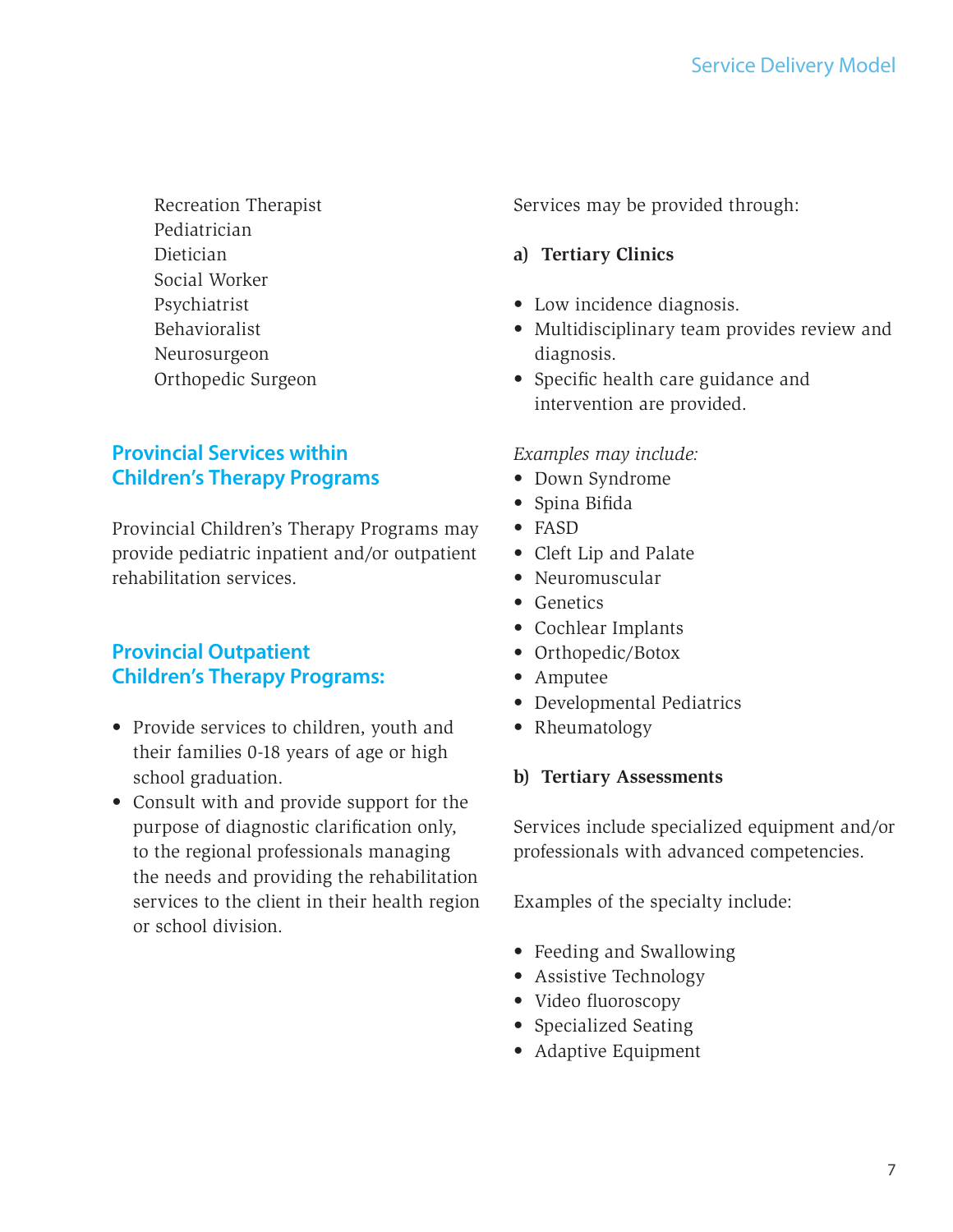- Prosthetics Orthotics
- Augmentative communication systems/ access
- **c) Tertiary Interdisciplinary Assessment Team**

Specialized interdisciplinary assessment of children with complex developmental needs for the purpose of developmental diagnosis.

May provide:

- Comprehensive information about the child's functional abilities, recommendations for, and information about intervention choices.
- Specific short-term consultation or support from the provincial team.
- Liaise with community agencies and provide education for professionals of various disciplines.
- Community leadership regarding children with developmental disabilities, and/or support for research in this area.
- Referral to a specialty clinic for ongoing review and support.

## **Provincial Inpatient Children's Therapy Programs:**

• Provide services to children and youth while hospitalized. These may include swallowing equipment adaptations, however, typically do not include developmental therapy interventions.

- Refer to community, regional or specialized service programs upon discharge from acute care for follow up rehabilitation as required.
- Have an assigned multidisciplinary team available to mentor and/or consult with members of the client's primary regional or community based team via TeleHealth, email, teleconferencing and outreach visits.
- Include Occupational Therapy, Physical Therapy, and Speech Language Pathology (OT, PT, SLP) of regional therapy services. Services may expand to include the following professionals, who have specialized knowledge and skills in pediatric care:

Psychologist Music Therapist Neurologist Physiatrist Exercise Therapist Recreation Therapist Pediatrician Dietician Social Worker Psychiatrist Behavioralist Orthopedic Surgeon Neurosurgeon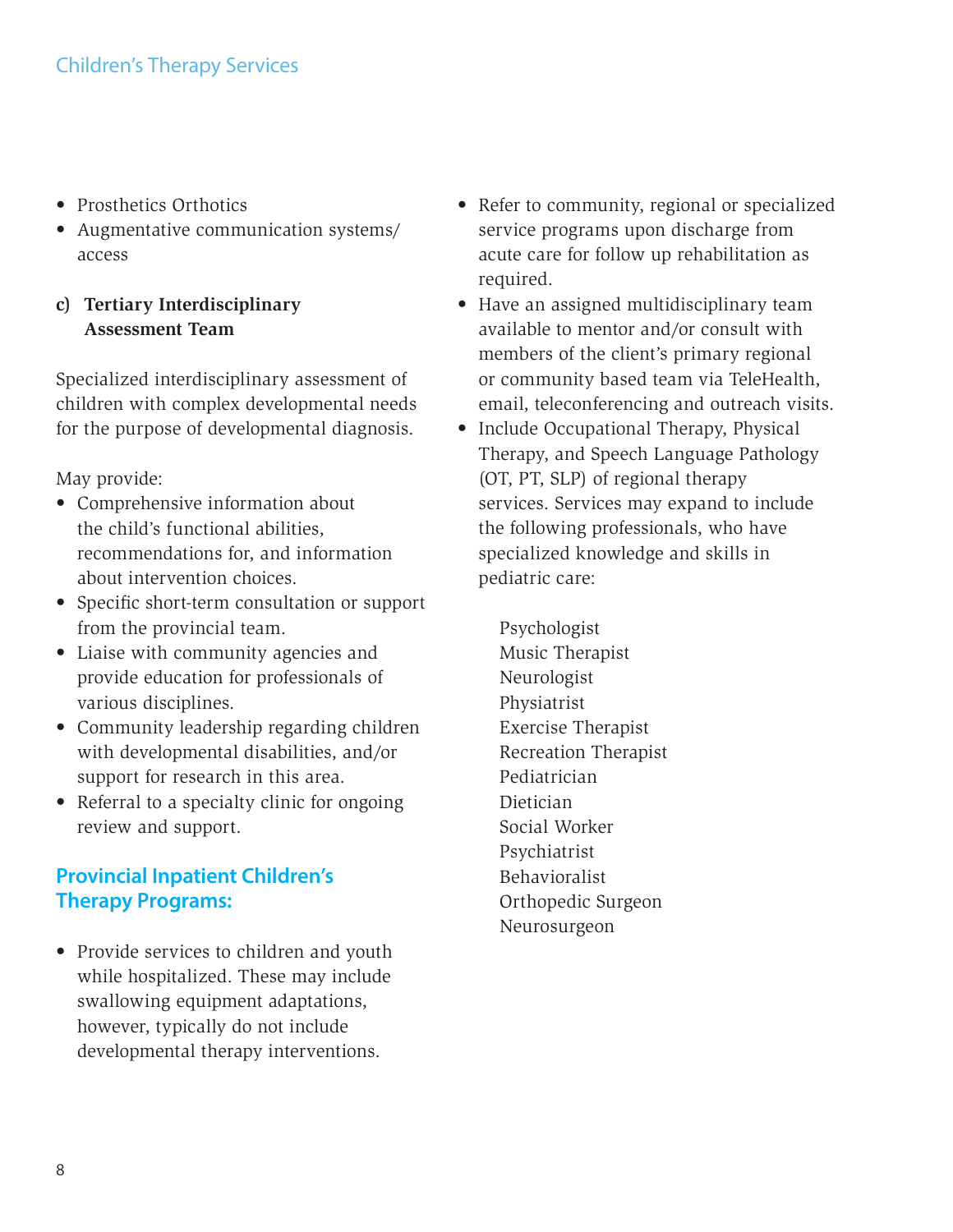## **Our Partners…**

**Children and their families** are an integral part of the team. The family can be the child's "circle of support" and might include parents, siblings, guardians, foster families, grandparents, aunts and uncles, cousins and friends. Families are very important in the day-to-day lives of children and are usually the most consistent influence. Families play a significant role in their child's development by carrying out home programs and building therapy strategies into every day routines.

#### **Community based programs and services**

are usually the first point of contact when families sense their child may have a problem with their health or development. Community based service providers often see people of all ages and have a great breadth of knowledge, rather than specialized pediatric developmental knowledge. Examples of community based service providers might include:

Family doctors Public health nurses Child care providers Nurse practitioners Community health workers Occupational or physical therapists Social workers Family support workers Teachers

There are also a number of community based child and family programs available in Saskatchewan. Examples of these include KidsFirst, Early Child Intervention Programs, Cognitive Disability Program, day cares, parenting support groups, and food co-ops. As well, school divisions provide a number of supports through their schools and preschools, to assist children in learning.

Community based service providers may help families identify the child and family's strengths, needs and goals, provide ongoing supports, and link families to the appropriate resources to help meet their goals. They may refer the child and family to other community programs or to more specialized service providers when necessary. It is most often the community based providers that develop long-term relationships with families, and support families to function as independently as possible.

The Children's Therapy Services Service Delivery Model aims to build on existing services and supports in health regions and communities. It encourages partnerships and collaboration among all rehabilitation therapy providers and focuses on enhancing capacity throughout the province. A child and family focused approach; the model helps to build a quality of life that supports healthy people, neighbourhoods, and communities.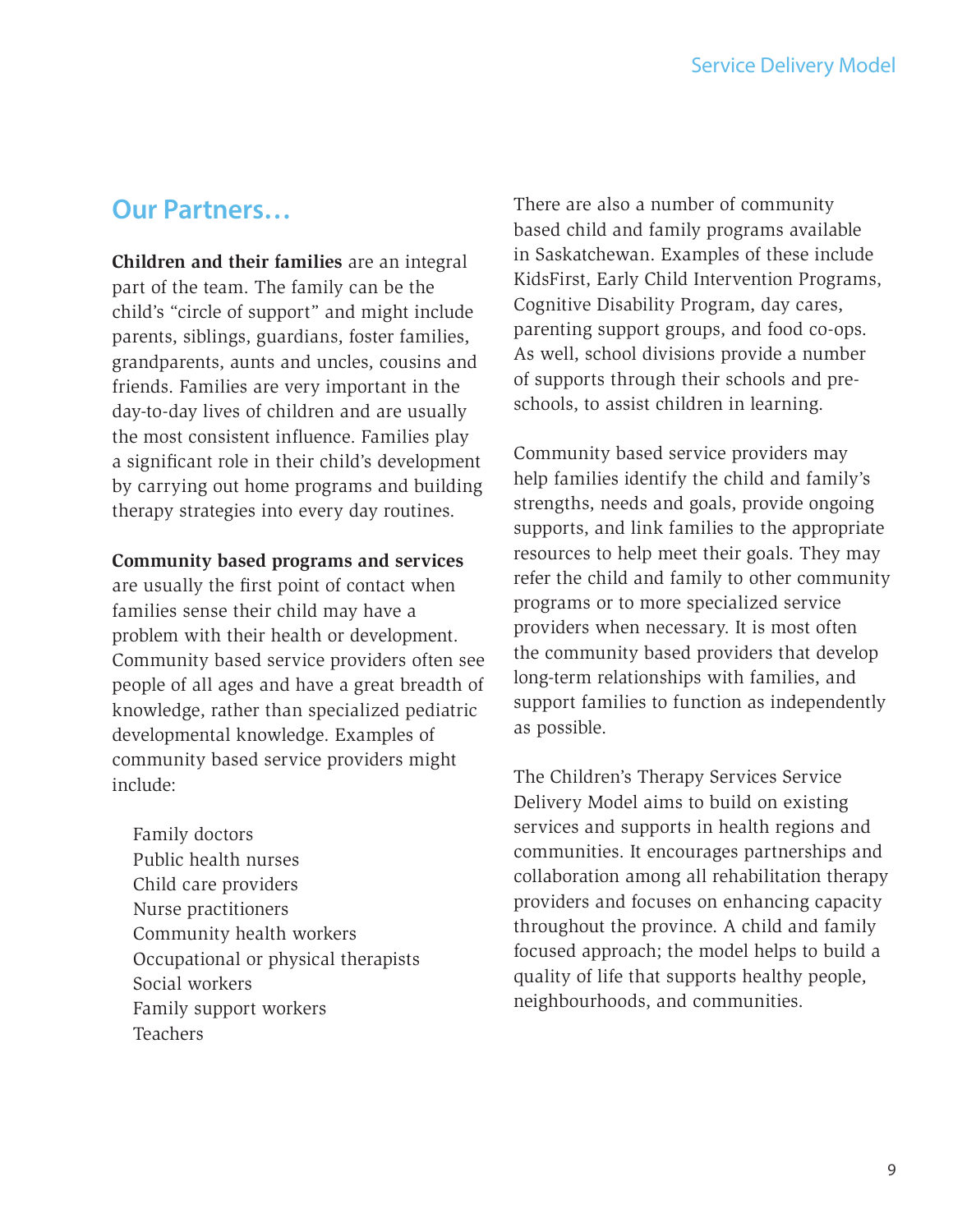## Children's Therapy Services

| Role and Responsibility                                                                                                                              | Family                | <b>Based Programs</b><br><b>Community</b> | Regional              | Provincial<br><b>Therapy Services</b> |
|------------------------------------------------------------------------------------------------------------------------------------------------------|-----------------------|-------------------------------------------|-----------------------|---------------------------------------|
| Social Support                                                                                                                                       |                       |                                           |                       |                                       |
| Primary point of access                                                                                                                              |                       | $\blacktriangleright$                     | >                     |                                       |
| Develop long term relationship between child/family and service<br>providers                                                                         | $\blacktriangleright$ | ↘                                         | ↘                     |                                       |
| nd function as independently as possible<br>Support families to cope a                                                                               |                       | $\blacktriangleright$                     | >                     |                                       |
| Needs Assessment                                                                                                                                     |                       |                                           |                       |                                       |
| Identify needs                                                                                                                                       | $\blacktriangleright$ | >                                         | >                     | >                                     |
| Screening                                                                                                                                            |                       | $\blacktriangleright$                     | ↘                     |                                       |
| Basic functional assessment                                                                                                                          |                       |                                           | $\blacktriangleright$ |                                       |
| consultation for conditions such as cerebral palsy, autism, fetal<br>Comprehensive, multidisciplinary assessment, diagnosis, and<br>alcohol syndrome |                       |                                           | $\blacktriangleright$ | $\blacktriangleright$                 |
| Highly specialized assessment, diagnosis, and consultation for needs<br>such as complex seating, assistive technology, swallowing disorders          |                       |                                           |                       | >                                     |
| services<br>Referral to more specialized                                                                                                             |                       | $\blacktriangleright$                     | >                     |                                       |
| Referral to less specialized services                                                                                                                |                       |                                           | >                     | >                                     |
| Intervention / Treatment                                                                                                                             |                       |                                           |                       |                                       |
| Goal setting                                                                                                                                         | >                     | >                                         | >                     | >                                     |
| Planning                                                                                                                                             | >                     | $\blacktriangleright$                     | >                     | $\blacktriangleright$                 |
| Provision - ongoing                                                                                                                                  | ↘                     | $\blacktriangleright$                     | >                     |                                       |
| Provision - intermittent                                                                                                                             |                       |                                           | ゝ                     | $\blacktriangleright$                 |
| Provision - consultative                                                                                                                             |                       |                                           | ゝ                     | >                                     |
| Specialty clinics                                                                                                                                    |                       |                                           |                       | $\blacktriangleright$                 |
| Family training                                                                                                                                      | >                     | >                                         | >                     | $\blacktriangleright$                 |
| Knowledge / Information Sharing                                                                                                                      |                       |                                           |                       |                                       |
| Training and support for family                                                                                                                      | >                     | >                                         | >                     |                                       |
| Training and support for service providers                                                                                                           |                       |                                           | ゝ                     | >                                     |
| Knowledge sharing for families                                                                                                                       | $\blacktriangleright$ | $\blacktriangleright$                     | >                     | >                                     |
| Knowledge sharing for service providers                                                                                                              |                       |                                           | ١                     | >                                     |
| Mentoring                                                                                                                                            |                       |                                           |                       | >                                     |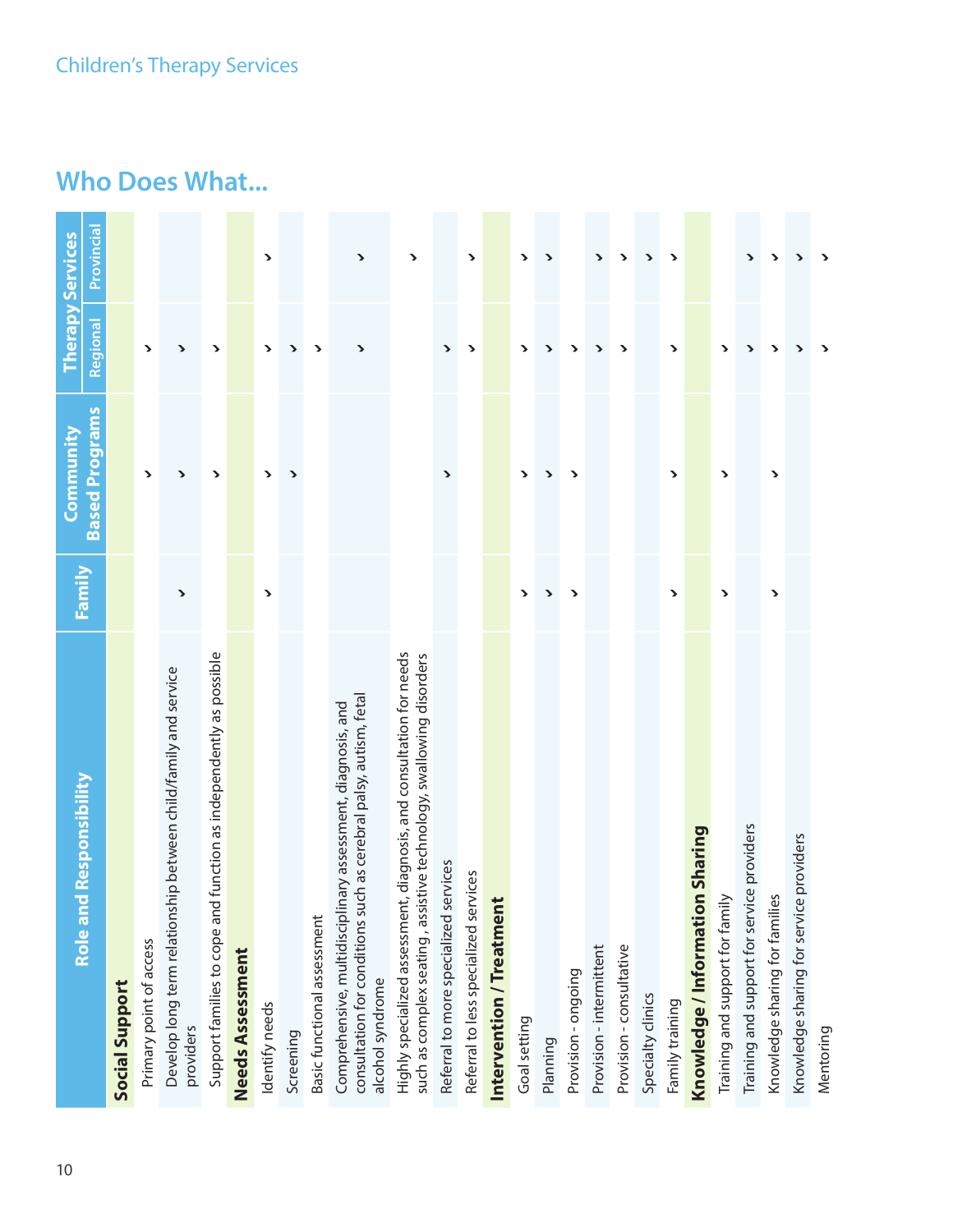# **How to reach us…**

| <b>Health Region</b>                        | <b>Program</b>                                                               | <b>Contact</b>                                                    |
|---------------------------------------------|------------------------------------------------------------------------------|-------------------------------------------------------------------|
| <b>Sun Country</b>                          | <b>Speech Language Pathology</b><br>Weyburn                                  | Tel: (306) 842-8684<br>Fax: (306) 842-8692                        |
|                                             | <b>Speech Language Pathology</b><br>Estevan                                  | Tel: (306) 637-3646<br>Fax: (306) 637-2496                        |
|                                             | <b>Occupational &amp; Physical Therapy</b>                                   | Tel: (306) 842-8460<br>Fax: (306) 842-8450                        |
| <b>Five Hills</b>                           | <b>Speech Language Pathology</b><br><b>Occupational and Physical Therapy</b> | Tel: (306) 691-1528<br>Tel: (306) 694-0201<br>Fax: (306) 694-0353 |
| <b>Cypress</b>                              | <b>Early Childhood Development Team</b>                                      | Tel: (306) 778-5280<br>Fax: (306) 778-5408                        |
| <b>Regina</b><br><b>Qu'Appelle</b>          | <b>Children's Program</b>                                                    | Tel: (306) 766-5710<br>Fax: (306) 766-5189                        |
| <b>Sunrise</b>                              | The Children's Therapy Program                                               | Tel: (306) 786-0178<br>Fax: (306) 786-0179                        |
| <b>Saskatoon</b>                            | <b>Alvin Buchwold Child</b><br><b>Development Program</b>                    | Tel: (306) 655-1070<br>Fax: (306) 655-1449                        |
| <b>Heartland</b>                            | <b>Community Therapy Prgram</b><br><b>Speech Language Pathology</b>          | Tel: (306) 882-6413 EXT 608<br>Tel: (306) 882-6413 EXT 290        |
| <b>Kelsey Trail</b>                         | <b>Therapies Department</b>                                                  | Tel: (306) 752-1750<br>Fax: (306) 752-1755                        |
| <b>Prince Albert</b><br><b>Parkland</b>     | <b>Therapies Department</b>                                                  | Tel: (306) 765-6126<br>Fax: (306) 765-6284                        |
| <b>Prairie North</b>                        | <b>Therapeutic Integrated Pediatric Services</b>                             | Tel: (306) 446-6400<br>Fax: (306) 446-6432                        |
| <b>Mamawetan</b><br><b>Churchill River</b>  | <b>Community Health Services</b>                                             | Tel: (306) 425-4800<br>Fax: (306) 425-5513                        |
| <b>Keewatin Yatthe</b>                      | <b>Health Promotion</b>                                                      | Tel: (306) 833-3381                                               |
| <b>Athabasca Health</b><br><b>Authority</b> | <b>Athabasca Health Authority</b>                                            | Tel: (306) 439-2200<br>Fax: (306) 439-2211                        |